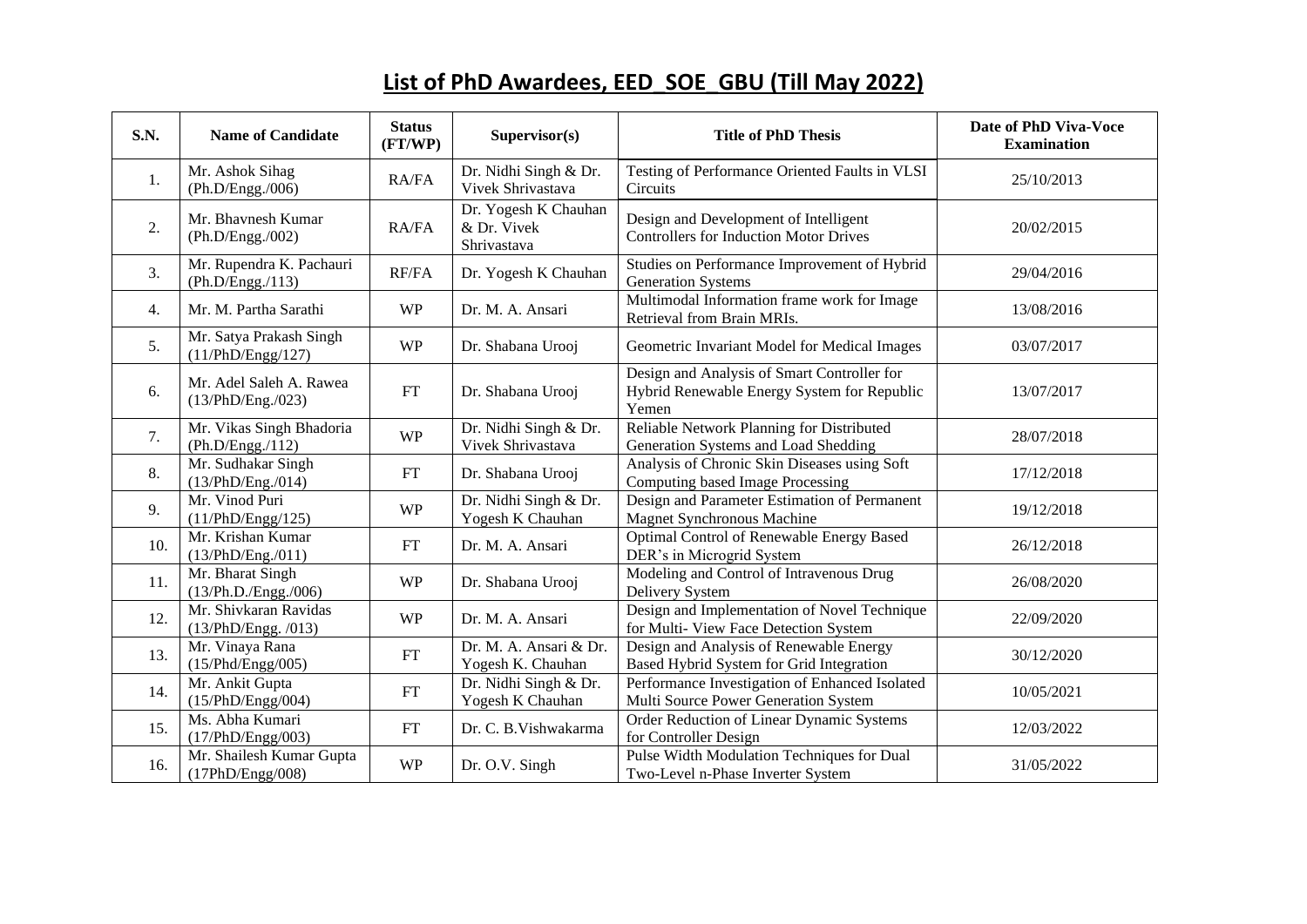## **PhD-Scholars (EED, SOE, GBU Gr. Noida) Session: 2021-2022**

| S. No.           | <b>Name of PhD Scholars</b> | Roll No./Regn. No.  | Mode of<br><b>Admission</b> |
|------------------|-----------------------------|---------------------|-----------------------------|
| 1.               | ADESH KUMAR MISHRA          | 19/Phd/Engg./001    | <b>WP</b>                   |
| 2.               | <b>ALOK NATH YADAV</b>      | 19/Phd/Engg./002    | FT                          |
| 3.               | <b>KM. BRAJESH</b>          | 19/Phd/Engg./003    | FT                          |
| $\overline{4}$ . | <b>DILIP YADAV</b>          | 19/Phd/Engg./004    | FT                          |
| 5.               | MUKUL SINGH                 | 19/Phd/Engg./005    | <b>FT</b>                   |
| 6.               | NIVEDITA SINGH              | 19/Phd/Engg./006    | FT                          |
| 7.               | PRAGATI TRIPATHI            | 19/Phd/Engg./008    | <b>FT</b>                   |
| 8.               | <b>TRIPTI KUNJ</b>          | 19/Phd/Engg./009    | FT                          |
| 9.               | <b>MUZAFFAR HUSSAIN</b>     | 19/Phd/Engg./010    | <b>WP</b>                   |
| 10.              | <b>RANJEET KUMAR</b>        | 19/Phd/Engg./012    | <b>FT</b>                   |
| 11.              | PRASHANT NIGAM              | 19/Phd/Engg./013    | <b>WP</b>                   |
| 12.              | <b>ASHWINI KUMAR</b>        | 18/PhD/Engg./001    | <b>WP</b>                   |
| 13.              | <b>RAJAT MEHROTRA</b>       | 18/PhD/Engg./002    | WP                          |
| 14.              | YAHYA ALWARD                | 18/PhD/Engg./003    | <b>FT</b>                   |
| 15.              | PRANAY BHADAURIYA           | 18/PhD/Engg./004    | <b>WP</b>                   |
| 16.              | PRATIKSHA GUPTA             | 18/PhD/Engg./005    | <b>WP</b>                   |
| 17.              | MEHMOOD ALDOBALI            | 17/PhD/Engg./001    | FT                          |
| 18.              | <b>ASHOK KUMAR</b>          | 17/PhD/Engg./004    | FT                          |
| 19.              | <b>ARIKA SINGH</b>          | 20/PhD/Engg./EE/001 | WP                          |
| 20.              | <b>ARUN SINGH RANA</b>      | 20/PhD/Engg./EE/002 | <b>WP</b>                   |
| 21.              | <b>DEEPA KUMARI</b>         | 20/PhD/Engg./EE/003 | WP                          |
| 22.              | <b>HIMANSHU SAINI</b>       | 20/PhD/Engg./EE/004 | WP                          |
| 23.              | RAHUL SRIVASTAVA            | 20/PhD/Engg./EE/005 | FT                          |
| 24.              | RUPIKA GANDOTRA             | 20/PhD/Engg./EE/006 | <b>FT</b>                   |
| 25.              | <b>ABHISHEK SINGH</b>       | 21/PhD/Engg./EE/001 | FT                          |
| 26.              | <b>BABITA SINGH</b>         | 21/PhD/Engg./EE/002 | FT                          |
| 27.              | <b>SHUBRA GOEL</b>          | 21/PhD/Engg./EE/003 | FT                          |